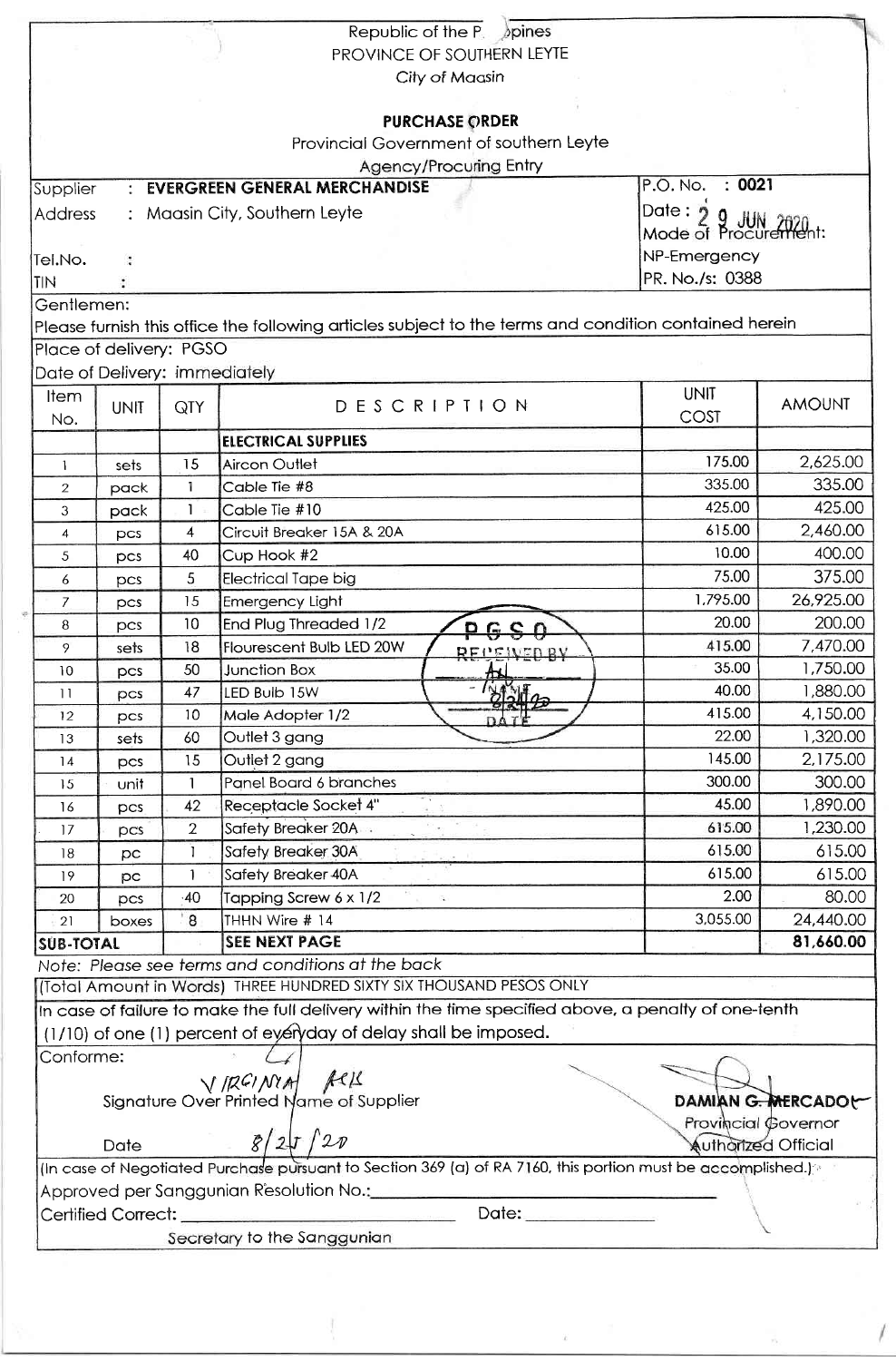|                  |                               |                | Republic of the Philip<br>les                                                                                                                          |                      |               |  |
|------------------|-------------------------------|----------------|--------------------------------------------------------------------------------------------------------------------------------------------------------|----------------------|---------------|--|
|                  |                               |                | PROVINCE OF SOUTHERN LEYTE                                                                                                                             |                      |               |  |
|                  |                               |                | City of Maasin                                                                                                                                         |                      |               |  |
|                  |                               |                |                                                                                                                                                        |                      |               |  |
|                  |                               |                | <b>PURCHASE ORDER</b>                                                                                                                                  |                      |               |  |
|                  |                               |                | Provincial Government of southern Leyte                                                                                                                |                      |               |  |
| Supplier         |                               |                | Agency/Procuring Entry<br>: EVERGREEN GENERAL MERCHANDISE                                                                                              |                      |               |  |
|                  |                               |                |                                                                                                                                                        | P.O. No.<br>: 0021   |               |  |
| <b>Address</b>   |                               |                | : Maasin City, Southern Leyte                                                                                                                          | Date: 2 9 JUN 2020   |               |  |
|                  |                               |                |                                                                                                                                                        | Mode of Procurement: |               |  |
| Tel.No.          |                               |                |                                                                                                                                                        | NP-Emergency         |               |  |
| <b>TIN</b>       |                               |                |                                                                                                                                                        | PR. No./s: 0388      |               |  |
| Gentlemen:       |                               |                |                                                                                                                                                        |                      |               |  |
|                  |                               |                | Please furnish this office the following articles subject to the terms and condition contained herein                                                  |                      |               |  |
|                  | Place of delivery: PGSO       |                |                                                                                                                                                        |                      |               |  |
|                  | Date of Delivery: immediately |                |                                                                                                                                                        |                      |               |  |
| <b>Item</b>      | <b>UNIT</b>                   | QTY            | DESCRIPTION                                                                                                                                            | UNIT                 | <b>AMOUNT</b> |  |
| No.              |                               |                |                                                                                                                                                        | COST                 |               |  |
| 22               | roll                          | 1              | THHN Wire #30                                                                                                                                          | 30,900.00            | 30,900.00     |  |
| 23               | boxes                         | 8              | THHN Wire # 12                                                                                                                                         | 4,000.00             | 32,000.00     |  |
| 24               | boxes                         | $\overline{2}$ | THHN Wire # 10                                                                                                                                         | 6,100.00             | 12,200.00     |  |
| 25               | pcs                           | 100            | <b>Utility Box</b>                                                                                                                                     | 25.00                | 2,500.00      |  |
|                  |                               |                | PLUMBING SUPPLIES                                                                                                                                      |                      |               |  |
| $\mathbf{1}$     | pcs                           | 3              | $1/2 \times 1/2$ Angle Valve                                                                                                                           | 415.00               | 1,245.00      |  |
| $\overline{2}$   | rolls                         | 5              | Flexible hose 1/2                                                                                                                                      | 695.00               | 3,475.00      |  |
| 3                | DCS                           | 20             | Floor drain 4" faucet                                                                                                                                  | 135.00               | 2,700.00      |  |
| $\overline{4}$   | pcs                           | 40             | Faucet                                                                                                                                                 | 295.00               | 11,800.00     |  |
| 5                | pcs                           | 30             | Gate valve 1/2                                                                                                                                         | 445.00               | 13,350.00     |  |
| 6                | sets                          | 3              | Lavatory P. trap 1 1/4<br>D G C Q                                                                                                                      | 325.00               | 975.00        |  |
| 7                | pcs                           | 10             | Lavatory hose $1/2 \times 18$<br>DEUTIERV                                                                                                              | 245.00               | 2,450.00      |  |
| 8                | pс                            | $\mathbf{1}$   | Lavatory faucet eudesign                                                                                                                               | 715.00               | 715.00        |  |
| 9                | pс                            | 1              | PVC Ball valve 1/2                                                                                                                                     | 85.00                | 85.00         |  |
| 10               | DCS                           | 60             | 4442<br>PVC Pipe orange 3/4                                                                                                                            | 125.00               | 7,500.00      |  |
| $\overline{11}$  | DCS                           | 60             | DATE<br>PVC Pipe orange 1/2                                                                                                                            | 175.00               | 10,500.00     |  |
| 12               | pcs                           | 100            | Plastic Moulding 1/2                                                                                                                                   | 85.00                | 8,500.00      |  |
| 13               | pcs                           | 60             | PVC Pipe blue # 1                                                                                                                                      | 175.00               | 10,500.00     |  |
| 4                | pcs                           | 200            | PVC Clip $# 1/2$                                                                                                                                       | 2.95                 | 590.00        |  |
| 15               | pcs                           | 35             | PVC tie blue # 1                                                                                                                                       | 25.00                |               |  |
|                  |                               |                |                                                                                                                                                        |                      | 875.00        |  |
|                  |                               |                |                                                                                                                                                        |                      |               |  |
| <b>SUB-TOTAL</b> |                               |                | <b>SEE NEXT PAGE</b>                                                                                                                                   |                      |               |  |
|                  |                               |                | Note: Please see terms and conditions at the back                                                                                                      |                      | 152,860.00    |  |
|                  |                               |                | (Total Amount in Words) THREE HUNDRED SIXTY SIX THOUSAND PESOS ONLY                                                                                    |                      |               |  |
|                  |                               |                | In case of failure to make the full delivery within the time specified above, a penalty of one-tenth                                                   |                      |               |  |
|                  |                               |                | (1/10) of one (1) percent of eyerly day of delay shall be imposed.                                                                                     |                      |               |  |
| Conforme:        |                               |                |                                                                                                                                                        |                      |               |  |
|                  |                               |                | VIRGININ ASI                                                                                                                                           |                      |               |  |
|                  |                               |                | Signature Over Printed Name of Supplier                                                                                                                |                      |               |  |
|                  |                               |                |                                                                                                                                                        | DAMIAN G. MERCADOL   |               |  |
|                  | Date                          |                | PALN                                                                                                                                                   | Provincial Governor  |               |  |
|                  |                               |                |                                                                                                                                                        | Authorized Official  |               |  |
|                  |                               |                | (In case of Negotiated Purchase pursuant to Section 369 (a) of RA 7160, this portion must be accomplished.)<br>Approved per Sanggunian Resolution No.: |                      |               |  |
|                  | Certified Correct:            |                |                                                                                                                                                        |                      |               |  |
|                  |                               |                |                                                                                                                                                        |                      |               |  |
|                  |                               |                | Secretary to the Sanggunian                                                                                                                            |                      |               |  |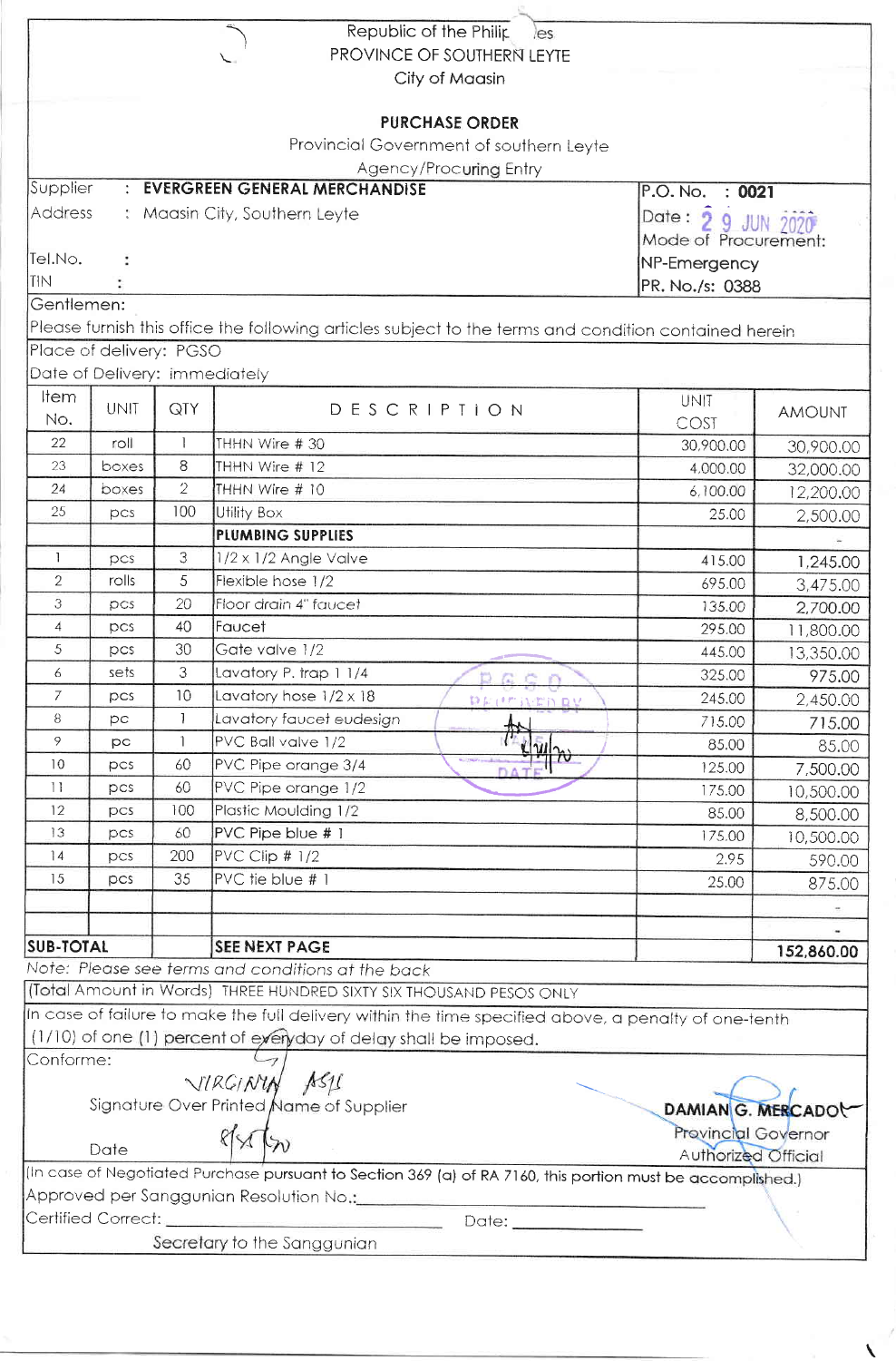|                               |                                         |                | Republic of the Philippir.                                                                                  |                                            |                      |  |
|-------------------------------|-----------------------------------------|----------------|-------------------------------------------------------------------------------------------------------------|--------------------------------------------|----------------------|--|
|                               |                                         |                | PROVINCE OF SOUTHERN LEYTE                                                                                  |                                            |                      |  |
|                               |                                         |                | City of Maasin                                                                                              |                                            |                      |  |
|                               |                                         |                | <b>PURCHASE ORDER</b>                                                                                       |                                            |                      |  |
|                               |                                         |                | Provincial Government of southern Leyte                                                                     |                                            |                      |  |
|                               |                                         |                | <b>Agency/Procuring Entry</b>                                                                               |                                            |                      |  |
| Supplier                      |                                         |                | : EVERGREEN GENERAL MERCHANDISE                                                                             | P.O. No.<br>: 0021                         |                      |  |
| Address                       |                                         |                |                                                                                                             |                                            |                      |  |
| : Maasin City, Southern Leyte |                                         |                |                                                                                                             | Date: 2 9 JUN 2020<br>Mode of Procurement: |                      |  |
| Tel.No.                       |                                         |                |                                                                                                             |                                            |                      |  |
| <b>TIN</b>                    | NP-Emergency<br>PR. No./s: 0388         |                |                                                                                                             |                                            |                      |  |
| Gentlemen:                    |                                         |                |                                                                                                             |                                            |                      |  |
|                               |                                         |                | Please furnish this office the following articles subject to the terms and condition contained herein       |                                            |                      |  |
|                               | Place of delivery: PGSO                 |                |                                                                                                             |                                            |                      |  |
|                               | Date of Delivery: immediately           |                |                                                                                                             |                                            |                      |  |
| Item                          |                                         |                |                                                                                                             | <b>UNIT</b>                                |                      |  |
| No.                           | <b>UNIT</b>                             | QTY            | DESCRIPTION                                                                                                 | COST                                       | <b>AMOUNT</b>        |  |
|                               |                                         |                | PLUMBING SUPPLIES                                                                                           |                                            |                      |  |
| $\mathbf{1}$                  | pcs                                     | 40             | PVC Pipe blue # 1/2                                                                                         | 85.00                                      | 3,400.00             |  |
| $\overline{2}$                | pcs                                     | 60             | PVC Elbow threaded blue 1/2                                                                                 | 13.00                                      | 780.00               |  |
| 3                             | pcs                                     | 35             | PVC fie blue # 1/2                                                                                          | 13.00                                      | 455.00               |  |
| $\overline{4}$                | pack                                    | $\mathbf{1}$   | $PVC$ Clip $# 1/2$                                                                                          | 295.00                                     | 295.00               |  |
| 5                             | can                                     | 1              | PVC Solvent 200ml                                                                                           | 85.00                                      | 85.00                |  |
| 6                             | pcs                                     | 30             | Switch box                                                                                                  | 40.00                                      | 1,200.00             |  |
| $\mathcal{I}$                 | sets                                    | 25             | Switch 3G                                                                                                   | 295.00                                     |                      |  |
| 8                             | pcs                                     | 50             | Short elbow 1/2                                                                                             | 20.00                                      | 7,375.00<br>1,000.00 |  |
| 9                             | pcs                                     | 10             | Teflon tape 3/4                                                                                             | 40.00                                      | 400.00               |  |
| 10                            | set                                     |                | Water closet<br>D E C C                                                                                     | 7,745.00                                   | 7,745.00             |  |
|                               |                                         |                | <b>CARPENTRY SUPPLIES</b><br><b>DEPEIVER BY</b>                                                             |                                            |                      |  |
| 1                             | pcs                                     | 20             | Barrel bolt #3                                                                                              | 115.00                                     | 2,300.00             |  |
| $\overline{2}$                | pcs                                     | 10             | ኵ<br>Chain bolt                                                                                             | 535.00                                     | 5,350.00             |  |
| 3                             | kgs                                     | 10             | Ulzulgo<br>Concrete nails # 2 1/2                                                                           | 115.00                                     | 1,150.00             |  |
| 4                             | kgs                                     | 111/2          | Concrete nails #3                                                                                           | 115.00                                     | 1,322.50             |  |
| 5                             | kgs                                     | $\overline{2}$ | Finishing Nails # 2                                                                                         | 115.00                                     | 230.00               |  |
| 6                             | kgs                                     | 3              | Finishing Nails # 1                                                                                         | 115.00                                     | 345.00               |  |
| 7                             | bd. ft.                                 | 600            | Good Lumber 2x3x12                                                                                          | 80.00                                      | 48,000.00            |  |
| 8                             | pairs                                   | 10             | Hinges Eudesign 3x3                                                                                         | 85.00                                      | 850.00               |  |
| 9                             | sets                                    | 37             | Levertype doorknob                                                                                          | 1,015.00                                   | 37,555.00            |  |
| 10                            | DCS                                     | 25             | Marine Local 3/4                                                                                            | 1,495.00                                   | 37,375.00            |  |
| <b>SUB-TOTAL</b>              |                                         |                | <b>SEE NEXT PAGE</b>                                                                                        |                                            | 157,212.50           |  |
|                               |                                         |                | Note: Please see terms and conditions at the back                                                           |                                            |                      |  |
|                               |                                         |                | (Total Amount in Words) THREE HUNDRED SIXTY SIX THOUSAND PESOS ONLY                                         |                                            |                      |  |
|                               |                                         |                | In case of failure to make the full delivery within the time specified above, a penalty of one-tenth        |                                            |                      |  |
|                               |                                         |                | (1/10) of one (1) percent of everyday of delay shall be imposed.                                            |                                            |                      |  |
| Conforme:                     |                                         |                |                                                                                                             |                                            |                      |  |
|                               |                                         |                | V PGINIA As/L<br>Signature Over Printed Name of Supplier                                                    |                                            |                      |  |
|                               |                                         |                |                                                                                                             | DAMIAN G. MERCADOL                         |                      |  |
|                               |                                         |                |                                                                                                             | <b>Provincial Governor</b>                 |                      |  |
|                               | $87$ /br<br>Date<br>Authorized Official |                |                                                                                                             |                                            |                      |  |
|                               |                                         |                | (In case of Negotiated Purchase pursuant to Section 369 (a) of RA 7160, this portion must be accomplished.) |                                            |                      |  |
|                               |                                         |                |                                                                                                             |                                            |                      |  |
|                               |                                         |                | Approved per Sanggunian Resolution No.:                                                                     |                                            |                      |  |
|                               | Certified Correct:                      |                | Secretary to the Sanggunian                                                                                 |                                            |                      |  |